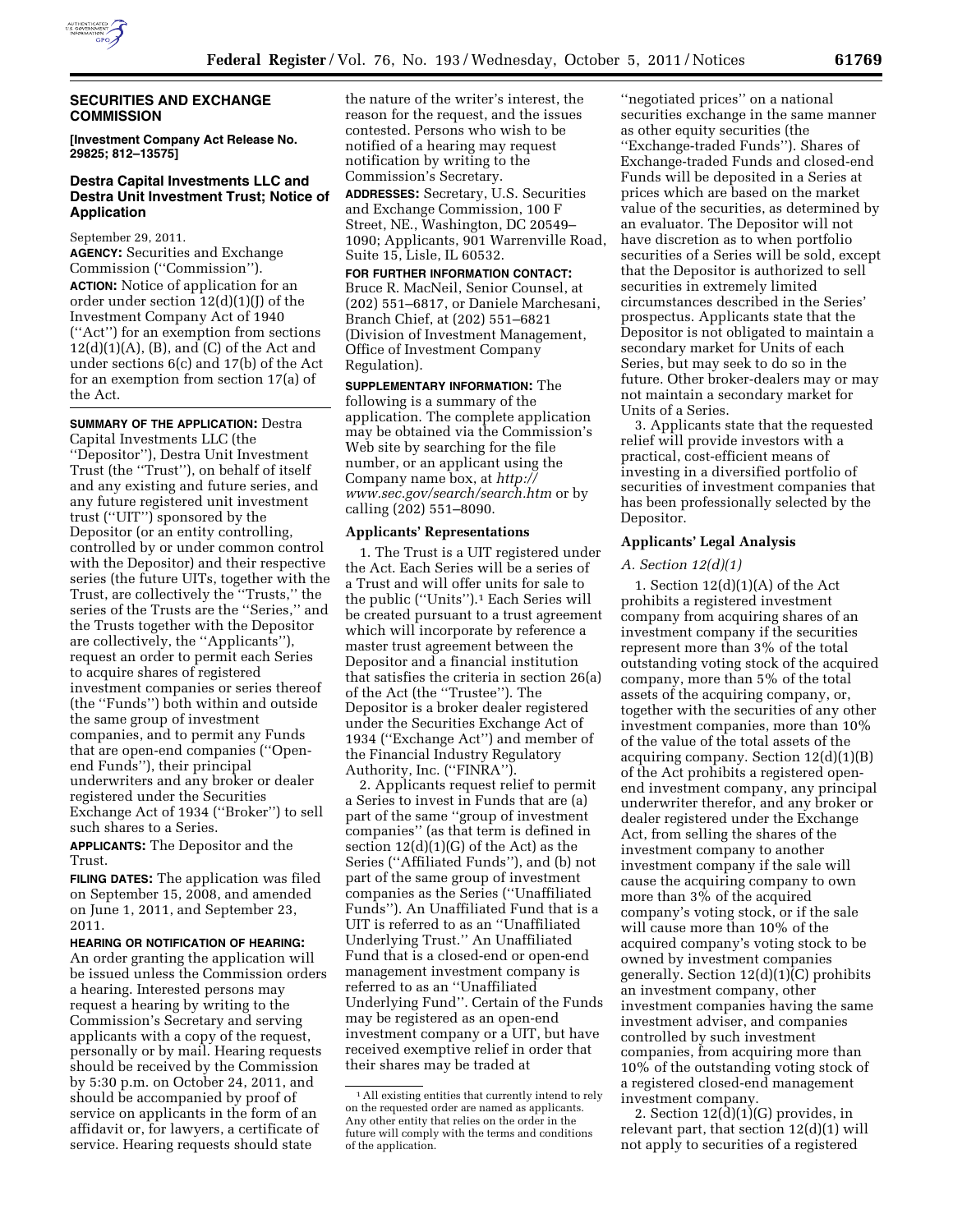open-end investment company or UIT acquired by a registered UIT if the acquired company and the acquiring company are part of the same group of investment companies, provided that certain other requirements contained in section 12(d)(1)(G) are met. Applicants state that they may not rely on section 12(d)(1)(G) because a Series will invest in Unaffiliated Funds and other securities in addition to Affiliated Funds.

3. Section  $12(d)(1)(1)$  of the Act provides that the Commission may exempt any person, security, or transaction, or any class or classes of persons, securities or transactions, from any provision of section 12(d)(1) if the exemption is consistent with the public interest and the protection of investors. Applicants seek an exemption under section  $12(d)(1)(J)$  to permit a Series to purchase or acquire shares of the Funds in excess of the percentage limitations of section  $12(d)(1)(A)$  and  $(C)$  and the Open-end Funds, their principal underwriters and any Broker to sell their shares to the Series in excess of Section 12(d)(1)(B).

4. Applicants state that the proposed arrangement will not give rise to the policy concerns underlying sections  $12(d)(1)(A)$ , (B), and (C), which include concerns about undue influence by a fund of funds over underlying funds, excessive layering of fees, and overly complex fund structures. Accordingly, applicants believe that the requested exemption is consistent with the public interest and the protection of investors.

5. Applicants state that the concern about undue control does not arise with respect to a Series' investment in Affiliated Funds, as reflected in section 12(d)(1)(G) of the Act. Applicants also state that the proposed arrangement will not result in undue influence by a Series or its affiliates over Unaffiliated Funds. Applicants have agreed that (a) the Depositor, (b) any person controlling, controlled by or under common control with the Depositor, and (c) any investment company and any issuer that would be an investment company but for section  $3(c)(1)$  or  $3(c)(7)$  of the Act, sponsored or advised by the Depositor (or any person controlling, controlled by or under common control with the Depositor) (collectively, the ''Group'') will not control (individually or in the aggregate) an Unaffiliated Fund within the meaning of section 2(a)(9) of the Act. Applicants also note that conditions 2, 3, 5 and 6 set forth below will address the concern about undue influence with respect to the Unaffiliated Funds.

6. As an additional assurance that an Unaffiliated Underlying Fund understands the implications of an

investment by a Series under the requested order, prior to a Series' investment in the Unaffiliated Underlying Fund in excess of the limit in section  $12(d)(1)(A)(i)$ , the Series and the Unaffiliated Underlying Fund will execute an agreement stating, without limitation, that the Depositor and Trustee and the board of directors or trustees of the Unaffiliated Underlying Fund and the investment adviser(s) of the Unaffiliated Underlying Fund, understand the terms and conditions of the order and agree to fulfill their responsibilities under the order (''Participation Agreement''). Applicants note that an Unaffiliated Underlying Fund, including a closed-end Fund or an Exchange-traded Fund, may choose to reject an investment from the Series by declining to execute the Participation Agreement.

7. Applicants do not believe that the proposed arrangement will involve excessive layering of fees. Applicants state that any sales charges and/or service fees (as those terms are defined in Rule 2830 of the Conduct Rules of the NASD, Inc. (''NASD Conduct Rules'') charged with respect to Units of a Series will not exceed the limits applicable to a fund of funds as set forth in Rule 2830 of the NASD Conduct Rules.2 In addition, the Trustee or Depositor will waive fees otherwise payable to it by the Series in an amount at least equal to any compensation (including fees paid pursuant to any plan adopted by an Unaffiliated Underlying Fund under rule 12b–1 under the Act) received from an Unaffiliated Fund by the Trustee or Depositor, or an affiliated person of the Trustee or Depositor, other than any advisory fees paid to the Trustee or Depositor or its affiliated person by an Unaffiliated Underlying Fund, in connection with the investment by the Series in the Unaffiliated Fund.

8. Applicants state that the proposed arrangement will not create an overly complex fund structure. Applicants note that a Fund will be prohibited from acquiring securities of any investment company or company relying on section  $3(c)(1)$  or  $3(c)(7)$  of the Act in excess of the limits contained in section  $12(d)(1)(A)$ , except to the extent permitted by exemptive relief from the Commission permitting the Fund to purchase shares of other investment companies for short-term cash management purposes. Applicants also represent that a Series' prospectus and sales literature will contain concise,

''plain English'' disclosure designed to inform investors of the unique characteristics of the trust of funds structure, including, but not limited to, its expense structure and the additional expenses of investing in Funds.

### *B. Section 17(a)*

1. Section 17(a) of the Act generally prohibits sales or purchases of securities between a registered investment company and any affiliated person of the company. Section 2(a)(3) of the Act defines an ''affiliated person'' of another person to include (a) Any person directly or indirectly owning, controlling, or holding with power to vote, 5% or more of the outstanding voting securities of the other person; (b) any person 5% or more of whose outstanding voting securities are directly or indirectly owned, controlled, or held with power to vote by the other person; and (c) any person directly or indirectly controlling, controlled by, or under common control with the other person.

2. Applicants state that a Series and an Affiliated Fund might be deemed to be under the common control of the Depositor or an entity controlling, controlled by, or under common control with the Depositor. Applicants also state that a Series and a Fund might become ''affiliated persons'' if the Series acquires more than 5% of the Fund's outstanding voting securities. The sale or redemption by a Fund of its shares to or from a Series therefore could be deemed to be a principal transaction prohibited by Section 17(a) of the Act.3

3. Section 17(b) of the Act authorizes the Commission to grant an order permitting a transaction otherwise prohibited by section 17(a) if it finds that (a) the terms of the proposed transaction are fair and reasonable and do not involve overreaching on the part of any person concerned; (b) the proposed transaction is consistent with the policies of each registered investment company involved; and (c)

<sup>2</sup>With respect to purchasing closed-end Fund or Exchange-traded Fund shares, a Series may incur the customary brokerage commissions associated with purchasing any equity security on the secondary market.

<sup>3</sup>Applicants state that to the extent purchases and sales of shares of an Exchange-traded Fund occur in the secondary market (and not through principal transactions directly between a Series and an Exchange-traded Fund), relief from Section 17(a) would not be necessary. The requested relief is intended to cover, however, transactions directly between Exchange-traded Funds and a Series. Applicants are not seeking relief from Section 17(a) for, and the requested relief will not apply to, transactions where an Exchange-traded Fund could be deemed an affiliated person, or an affiliated person of an affiliated person, of a Series because the investment adviser to the Exchange-traded Fund or an entity controlling, controlled by or under common control with the investment adviser is also a depositor to the Series. In addition, the request for relief does not cover principal transactions with closed-end Funds.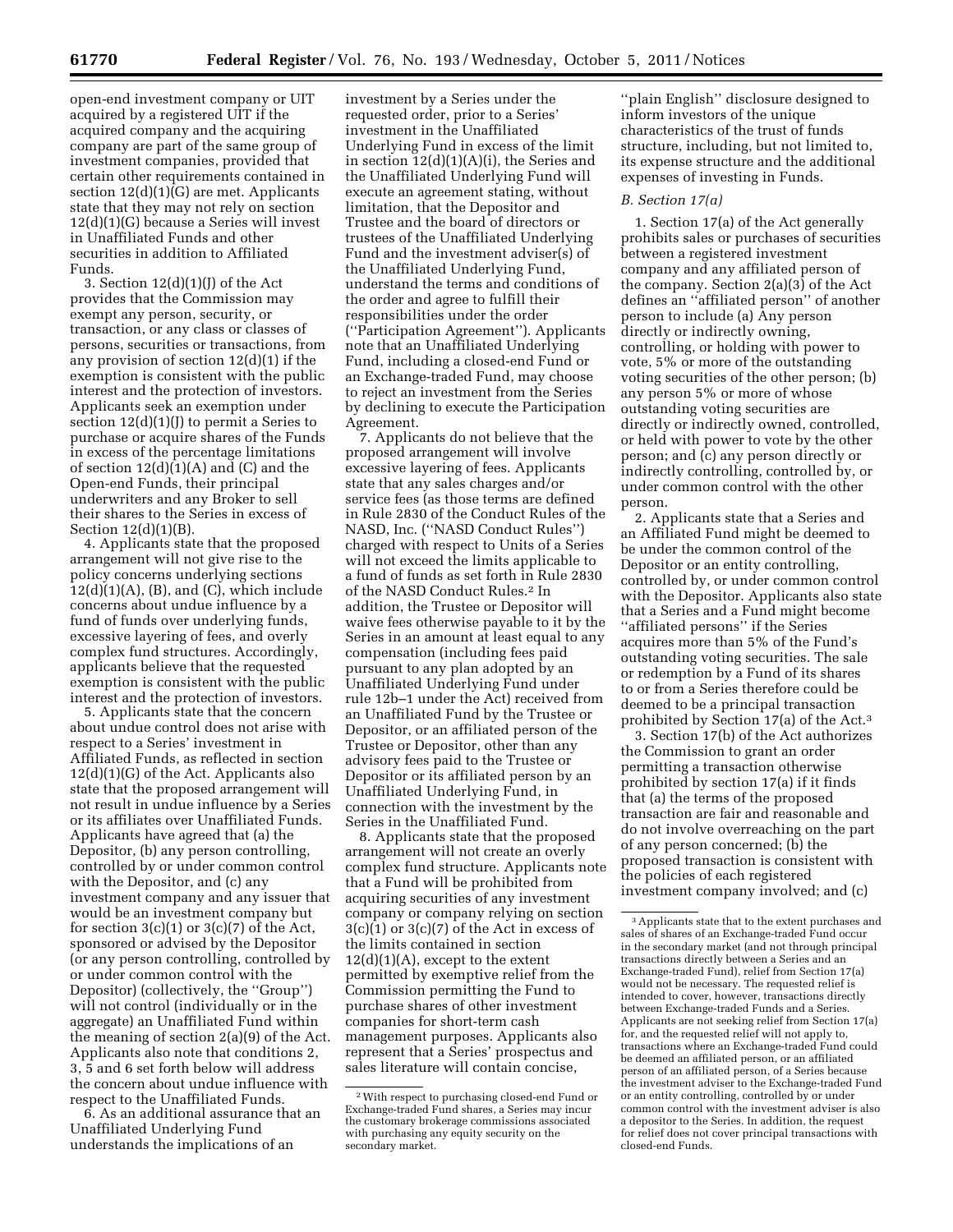the proposed transaction is consistent with the general purposes of the Act. Section 6(c) of the Act permits the Commission to exempt any person or transactions from any provision of the Act if such exemption is necessary or appropriate in the public interest and consistent with the protection of investors and the purposes fairly intended by the policy and provisions of the Act.

4. Applicants submit that the proposed transactions satisfy the standards for relief under sections 17(b) and 6(c) of the Act. Applicants state that the terms of the proposed transactions are fair and reasonable and do not involve overreaching. Applicants note that the consideration paid for the sale and redemption of shares of the openend Funds and Funds that are UITs will be based on the net asset values of the Funds. Finally, Applicants state that the proposed transactions will be consistent with the policies of each Series and Fund, and with the general purposes of the Act.

### **Applicants' Conditions**

Applicants agree that the order granting the requested relief will be subject to the following conditions:

1. The members of the Group will not control (individually or in the aggregate) an Unaffiliated Fund within the meaning of section 2(a)(9) of the Act. If, as a result of a decrease in the outstanding voting securities of an Unaffiliated Fund, the Group, in the aggregate, becomes a holder of more than 25% of the outstanding voting securities of the Unaffiliated Fund, the Group will vote its shares of the Unaffiliated Fund in the same proportion as the vote of all other holders of the Unaffiliated Fund's shares.

2. No Series or its Depositor, promoter, principal underwriter, or any person controlling, controlled by, or under common control with any of those entities (each, a ''Series Affiliate'') will cause any existing or potential investment by the Series in an Unaffiliated Fund to influence the terms of any services or transactions between the Series or Series Affiliate and the Unaffiliated Fund or its investment adviser(s), sponsor, promoter, principal underwriter, or any person controlling, controlled by, or under common control with any of those entities.

3. Once an investment by a Series in the securities of an Unaffiliated Underlying Fund exceeds the limit in section  $12(d)(1)(A)(i)$  of the Act, the board of directors or trustees of the Unaffiliated Underlying Fund, including a majority of the disinterested

board members, will determine that any consideration paid by the Unaffiliated Underlying Fund to the Series or Series Affiliate in connection with any services or transactions: (a) Is fair and reasonable in relation to the nature and quality of the services and benefits received by the Unaffiliated Underlying Fund; (b) is within the range of consideration that the Unaffiliated Underlying Fund would be required to pay to another unaffiliated entity in connection with the same services or transactions; and (c) does not involve overreaching on the part of any person concerned. This condition does not apply with respect to any services or transactions between an Unaffiliated Underlying Fund and its investment adviser(s), or any person controlling, controlled by, or under common control with such investment adviser(s).

4. The Trustee or Depositor will waive fees otherwise payable to it by the Series in an amount at least equal to any compensation (including fees received pursuant to any plan adopted by an Unaffiliated Underlying Fund under rule 12b–1 under the Act) received from an Unaffiliated Fund by the Trustee or Depositor, or an affiliated person of the Trustee or Depositor, other than any advisory fees paid to the Trustee or Depositor or its affiliated person by an Unaffiliated Underlying Fund, in connection with the investment by a Series in the Unaffiliated Fund.

5. No Series or Series Affiliate (except to the extent it is acting in its capacity as an investment adviser to an Unaffiliated Underlying Fund or sponsor to an Unaffiliated Underlying Trust) will cause an Unaffiliated Fund to purchase a security in an offering of securities during the existence of any underwriting or selling syndicate of which a principal underwriter is the Depositor or a person of which the Depositor is an affiliated person (each, an ''Underwriting Affiliate,'' except any person whose relationship to the Unaffiliated Fund is covered by section 10(f) of the Act is not an Underwriting Affiliate). An offering of securities during the existence of an underwriting or selling syndicate of which a principal underwriter is an Underwriting Affiliate is an "Affiliated Underwriting.

6. The board of an Unaffiliated Underlying Fund, including a majority of the disinterested board members, will adopt procedures reasonably designed to monitor any purchases of securities by the Unaffiliated Underlying Fund in an Affiliated Underwriting once an investment by a Series in the securities of the Unaffiliated Underlying Fund exceeds the limit of section  $12(d)(1)(A)(i)$  of the Act, including any

purchases made directly from an Underwriting Affiliate. The board of the Unaffiliated Underlying Fund will review these purchases periodically, but no less frequently than annually, to determine whether the purchases were influenced by the investment by the Series in the Unaffiliated Underlying Fund. The board of the Unaffiliated Underlying Fund will consider, among other things: (a) Whether the purchases were consistent with the investment objectives and policies of the Unaffiliated Underlying Fund; (b) how the performance of securities purchased in an Affiliated Underwriting compares to the performance of comparable securities purchased during a comparable period of time in underwritings other than Affiliated Underwritings or to a benchmark such as a comparable market index; and (c) whether the amount of securities purchased by the Unaffiliated Underlying Fund in Affiliated Underwritings and the amount purchased directly from an Underwriting Affiliate have changed significantly from prior years. The board of the Unaffiliated Underlying Fund will take any appropriate actions based on its review, including, if appropriate, the institution of procedures designed to assure that purchases of securities in Affiliated Underwritings are in the best interests of shareholders.

7. An Unaffiliated Underlying Fund will maintain and preserve permanently in an easily accessible place a written copy of the procedures described in the preceding condition, and any modifications to such procedures, and will maintain and preserve for a period of not less than six years from the end of the fiscal year in which any purchase in an Affiliated Underwriting occurred, the first two years in an easily accessible place, a written record of each purchase of securities in Affiliated Underwritings once an investment by a Series in the securities of the Unaffiliated Underlying Fund exceeds the limit of section  $12(d)(1)(A)(i)$  of the Act, setting forth from whom the securities were acquired, the identity of the underwriting syndicate's members, the terms of the purchase, and the information or materials upon which the determinations of the board of the Unaffiliated Underlying Fund were made.

8. Before investing in an Unaffiliated Underlying Fund in excess of the limit in section 12(d)(1)(A)(i), each Series and the Unaffiliated Underlying Fund will execute a Participation Agreement stating, without limitation, that the Depositor and Trustee and the board of directors or trustees of the Unaffiliated